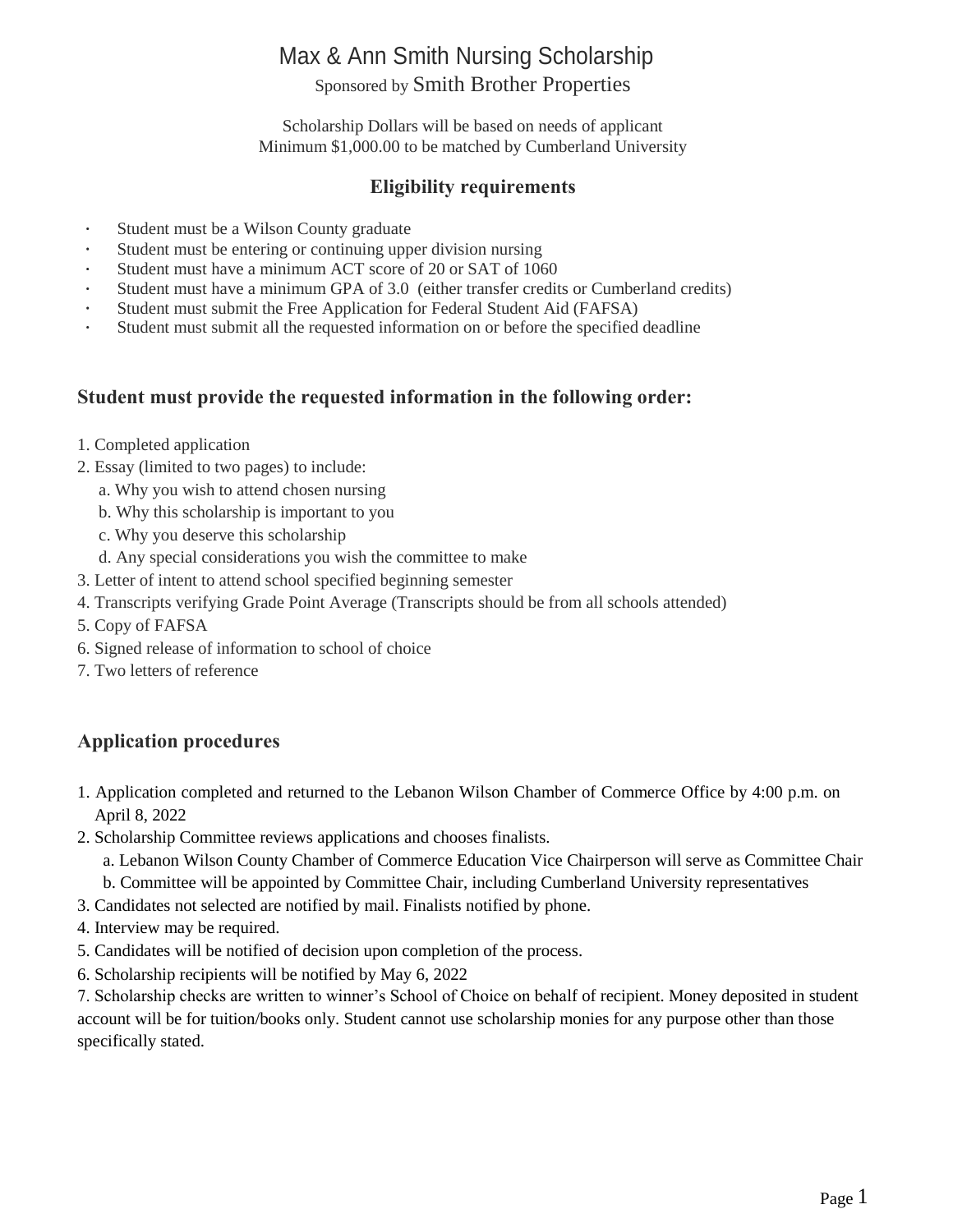# Max & Ann Smith Nursing Scholarship Sponsored by Smith Brother Properties

| 2.                                                                                                                                                                                                        |  |
|-----------------------------------------------------------------------------------------------------------------------------------------------------------------------------------------------------------|--|
|                                                                                                                                                                                                           |  |
|                                                                                                                                                                                                           |  |
| 5. Have you graduated or will you graduate prior to the semester for which support is requested? ___ Yes ___ No                                                                                           |  |
| 6. Have you been or will you be accepted prior to the semester for which funding is requested? __ Yes __ No                                                                                               |  |
| 7. Grade Point Average _________ ACT or SAT composite score _________                                                                                                                                     |  |
| 8. Please list all Honors and/or Advanced Placement Courses you have taken or are currently taking.                                                                                                       |  |
| <u> 1989 - Johann Stoff, deutscher Stoff, der Stoff, der Stoff, der Stoff, der Stoff, der Stoff, der Stoff, der S</u><br>,我们也不能在这里的时候,我们也不能在这里的时候,我们也不能在这里的时候,我们也不能会在这里的时候,我们也不能会在这里的时候,我们也不能会在这里的时候,我们也不 |  |
| ,我们也不能在这里的时候,我们也不能在这里的时候,我们也不能不能在这里的时候,我们也不能会不能会不能会不能会不能会不能会不能会。<br>第2012章 我们的时候,我们的时候,我们的时候,我们的时候,我们的时候,我们的时候,我们的时候,我们的时候,我们的时候,我们的时候,我们的时候,我们的时候,我                                                      |  |
| 9. Have you requested financial support from other sources? ______ Yes _____ No<br>Please list (Use back of application if additional space is needed.)                                                   |  |
| <u> 1989 - Johann Stoff, amerikansk politiker (d. 1989)</u>                                                                                                                                               |  |
| <u> 1989 - Johann Stoff, amerikansk politiker (d. 1989)</u><br>and the control of the control of the control of the control of the control of the control of the control of the                           |  |
| 10. Please list volunteer/community service/school sponsored activities<br>(Use back of application if additional space is needed.)                                                                       |  |
|                                                                                                                                                                                                           |  |
|                                                                                                                                                                                                           |  |
| 11. Do you work outside the home? _______ Yes ______ No                                                                                                                                                   |  |
|                                                                                                                                                                                                           |  |